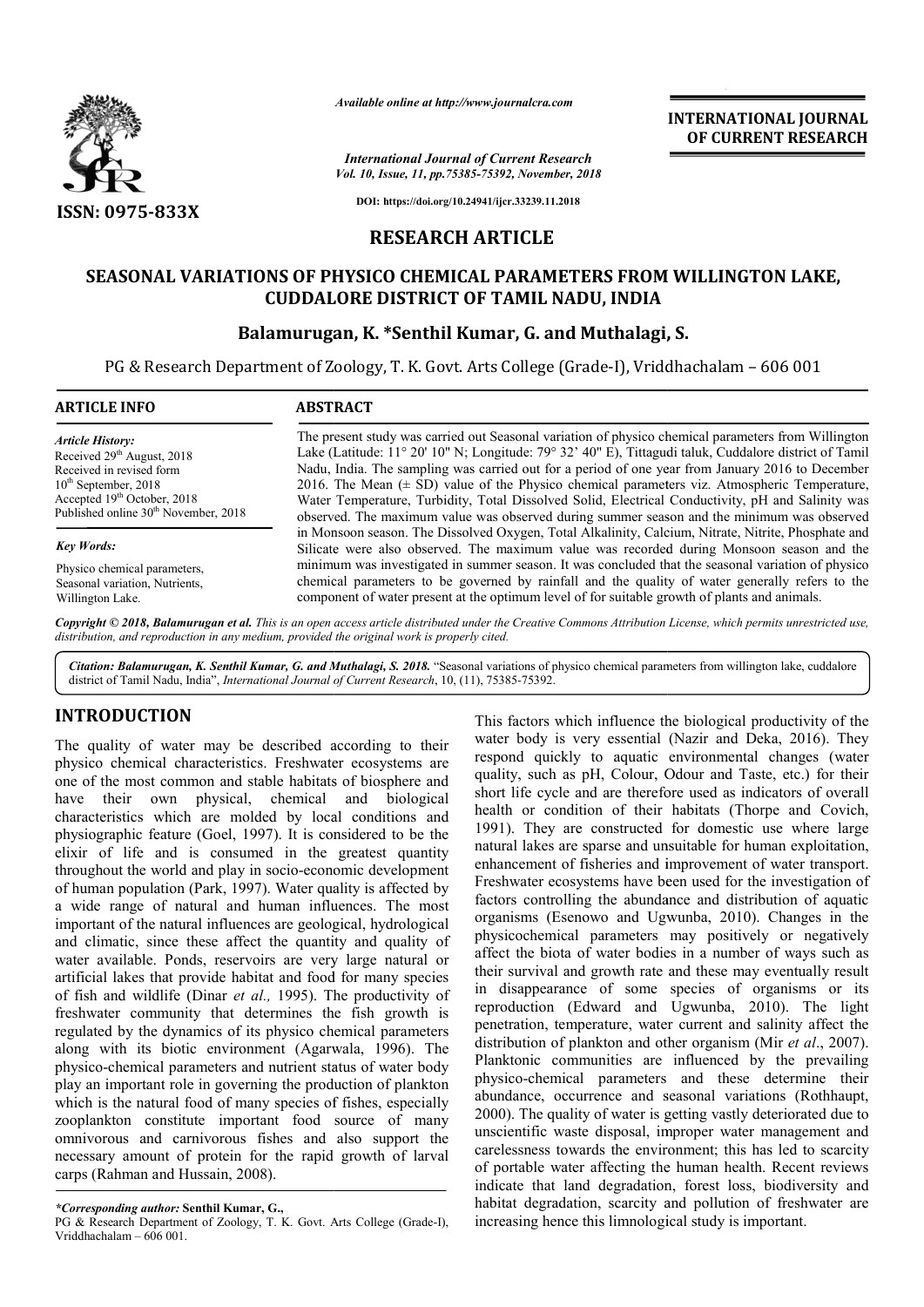In India, many of the lakes and reservoirs have been studied in physico chemical parameters. In Tamil Nadu limited works from various place were carried out by Senthil Kumar and Sivakumar (2008); Amsha Devi *et al.* (2013); Dhanalakshmi *et al*. (2013); Manickam *et al.* (2015); Rajesh *et al*. (2015), Mohamed Sihabudeen *et al*. (2016) and Tamizhazhagan & Pugazhendy (2016a). But, there is meager reference for the seasonal variations of physico-chemical parameters with respective Willington Lake, Cuddalore district, Tamil Nadu. Hence, in the present study an attempt was made to find out the seasonal variations to influence of physico-chemical parameters.

## **MATERIALS AND METHODS**

Surface water samples were collected from Willington Lake (Reservoir), Keezhachcheruvai (Latitude: 11° 20' 10" N; Longitude: 79° 32' 40" E), Tittagudi taluk, Cuddalore district of Tamil Nadu, India. The water samples were collected from January 2016 to December 2016, at the time of morning hours 6.30 am to 8.30 am in monthly intervals to estimate the physico chemical parameters and Nutrients. Temperature was recorded on the spot with the help of digital thermometer; the remaining parameters were analyzed with the help standard methodology (APHA, 2005).

## **RESULTS**

Seasonally variations of physico chemical parameters viz. Atmospheric Temperature, Water Temperature, Turbidity, Total Dissolved Solid (TDS), Electrical Conductivity (EC), pH, Salinity, Dissolved Oxygen (DO), Total Alkalinity, Calcium (Ca), Nitrate (NO3), Nitrite (NO2), Phosphate (PO4) and Silicate (SiO3) of water was reported from the period of January 2016 to December 2016. In general, few variations were noted in the physico chemical parameters during the study period.



**Fig. 1. Seasonal Variations of Atmospheric Temperature**



**Fig. 2. Seasonal Variations of Water Temperature**

The seasonal variations of Atmospheric Temperature (25°C to 34°C; mean 29°C  $\pm$  2.531), Water Temperature (23°C to 32°C; mean 27.25 °C  $\pm$  2.965), Turbidity (1.5 to 2.5; mean 2.062  $\pm$ 0.309), Total Dissolved Solid (TDS) (435 mg/l to 569 mg/l; mean 496.5± 48.520), Electrical Conductivity (EC) (643 to 735; mean  $681.33 \pm 28.211$ , pH (7.2 to 8.5; mean  $7.8 \pm 0.478$ ) and Salinity (1.1 to 3.5psu; mean  $2.13 \pm 1.002$ ) was observed during ht study period. The maximum was observed during summer season and the minimum was observed during Monsoon season (Fig  $1 - 7$ ).



**Fig. 3. Seasonal Variations of Turbidity of Water**



**Fig. 4. Seasonal Variations of Total Dissolved Solid (TDS)**



**Fig. 5. Seasonal Variations of Electrical Conductivity (EC)**



**Fig. 6. Seasonal Variations of pH**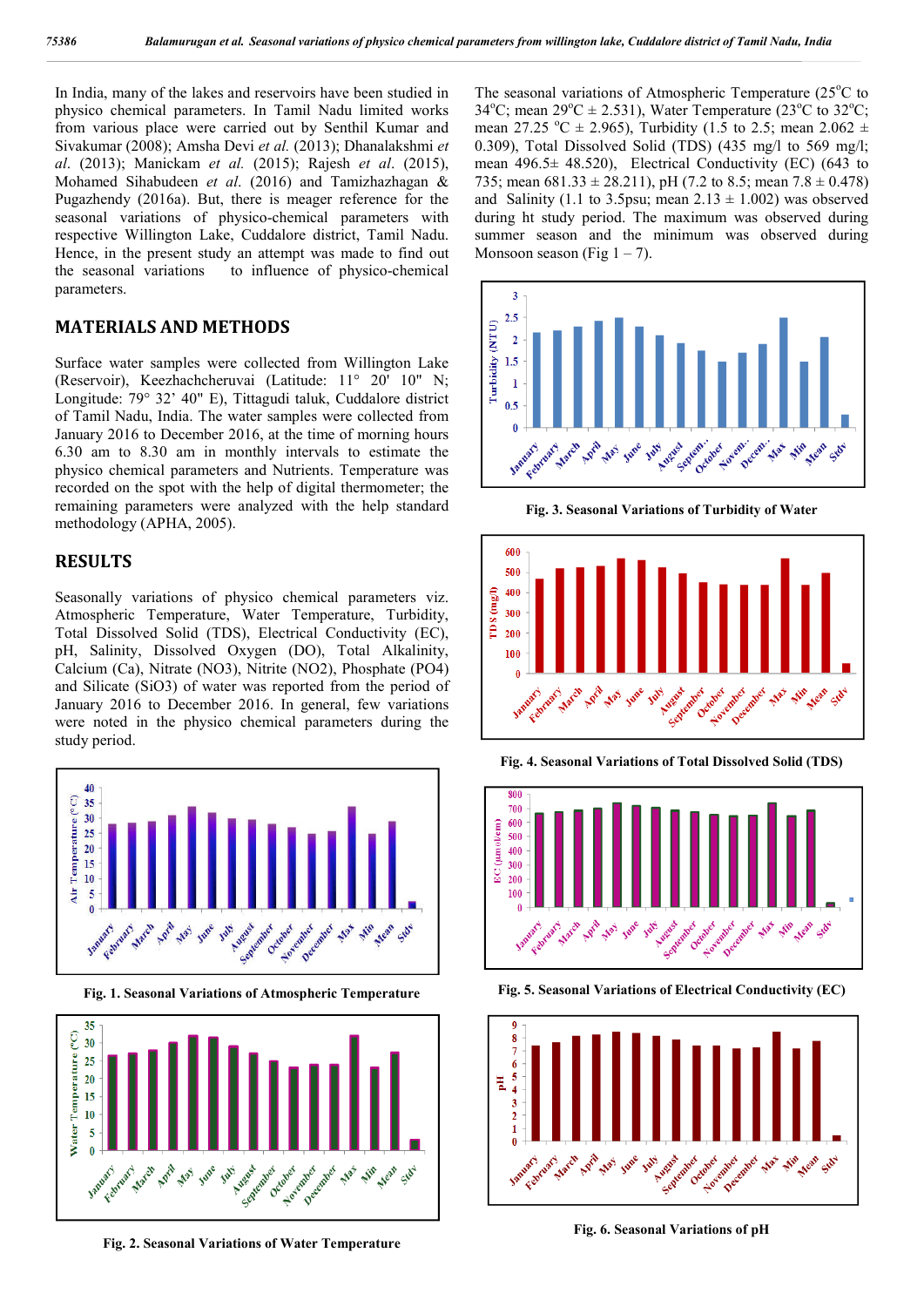



**Fig. 8. Seasonal Variations of Dissolved Oxygen**



**Fig. 9. Seasonal Variations of Total Alkalinity**



**Fig. 10. Seasonal Variations of Calcium**

Total Alkalinity (119 to 170 mg/l; mean  $142.66 \pm 16.216$ ), Calcium (32 to 49 mg/l; mean  $41.25 \pm 5.674$ ), Nitrate (0.98 to 1.8 mg/l; mean  $1.346 \pm 0263$ ), Nitrite (0.11 to 0.31 mg/l; mean

0.059) and Silicate (1.49 to 1.85 mg/l; mean  $1.653 \pm 0.124$ ) was also observed. The maximum was recorded during Monsoon season and the minimum was investigated during summer season (Fig  $8 - 14$ ).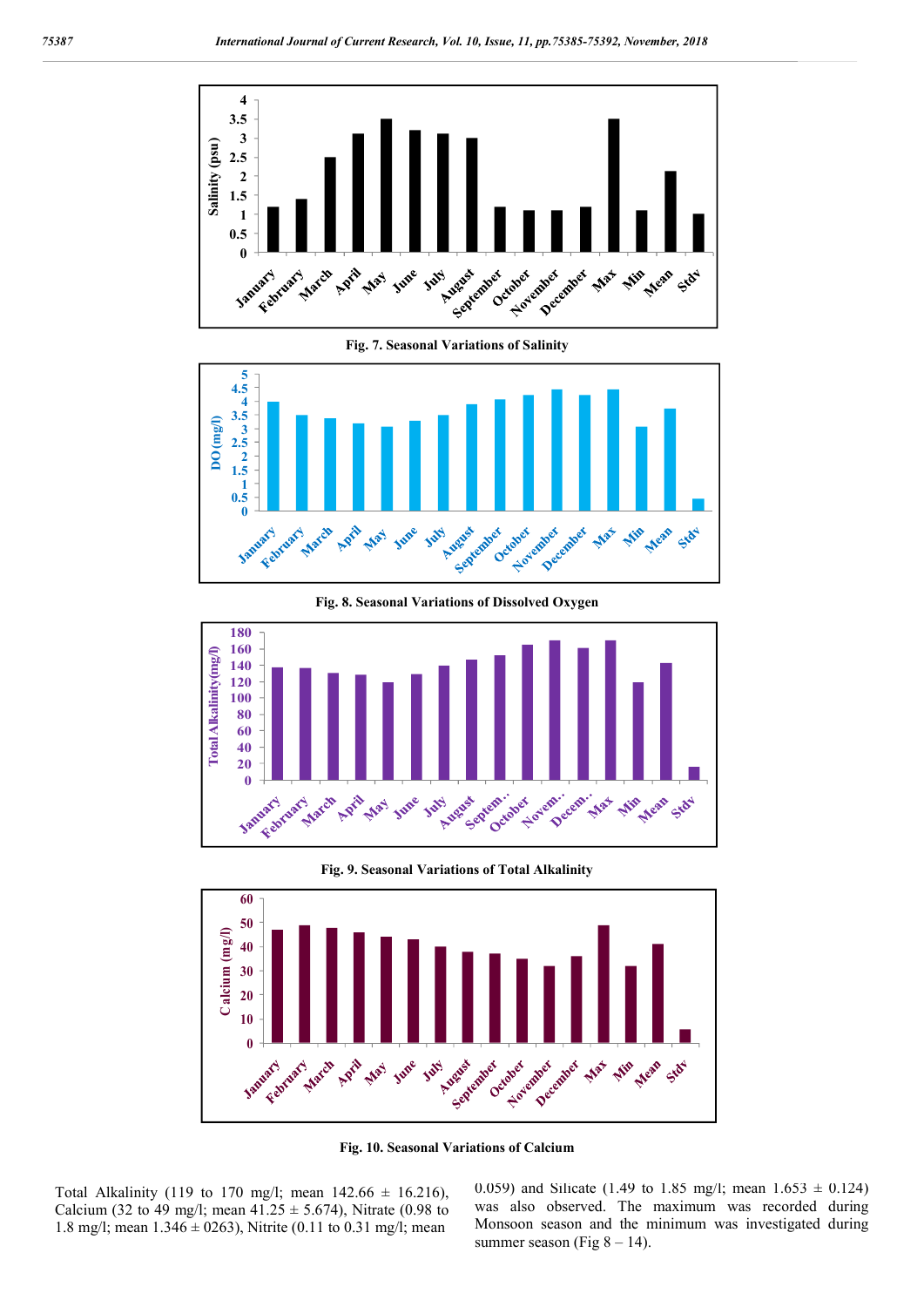

**Fig. 11. Seasonal Variations of Nitrate**



#### **Fig. 12. Seasonal Variations of Nitrite**



**Fig. 13. Seasonal Variations of Phosphate**



**Fig. 14. Seasonal Variations of Silicate**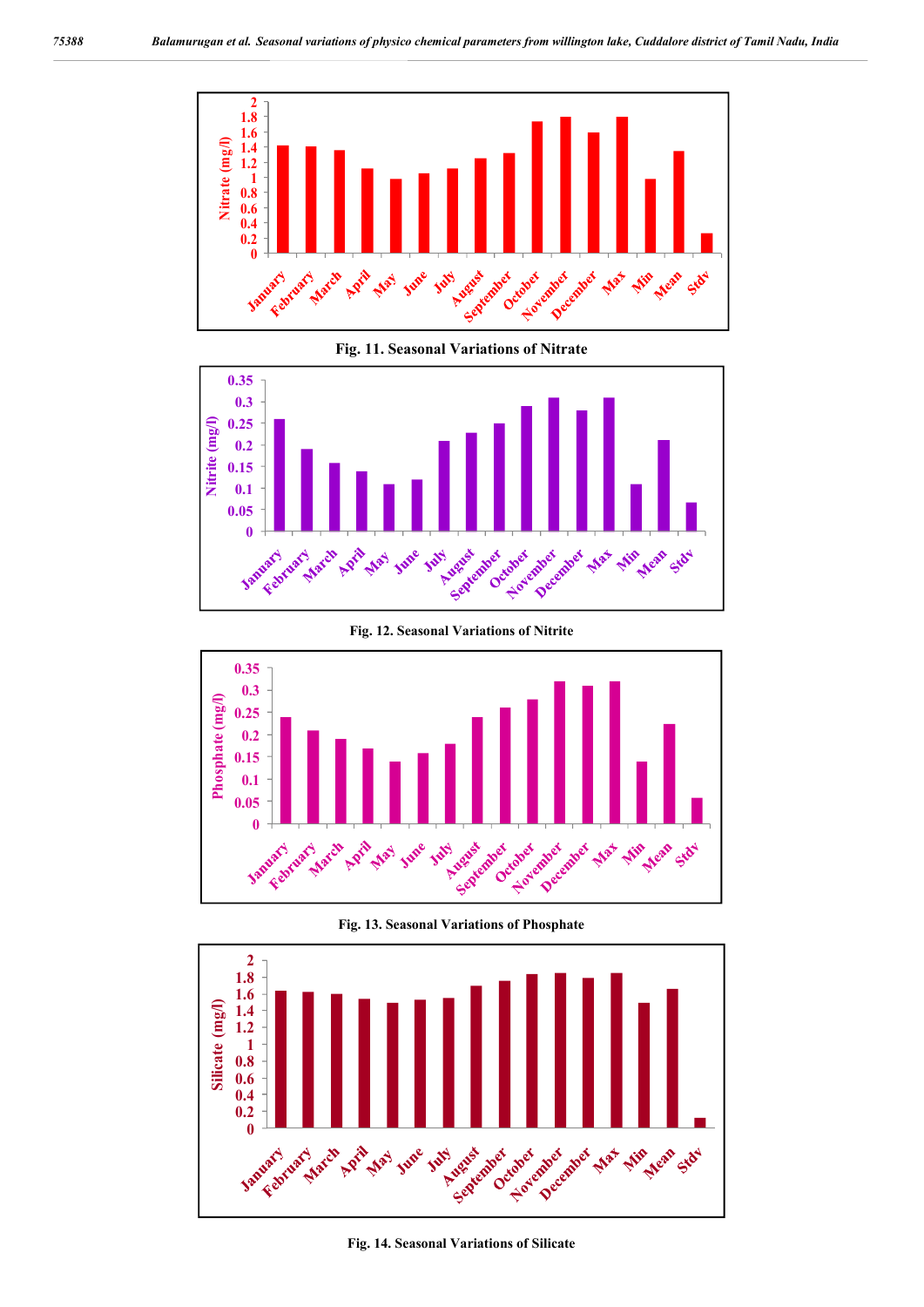## **DISCUSSION**

Temperature is one of the most important external factors which have a profound influence and direct and or indirect effect on biota of an ecosystem. The high temperature was noticed in the present study during summer season which could be related to increased concentration of dissolved solids at high temperature and due to entry of huge amount of suspended, colloidal matter, silt and clay in to the water body suggested by Rajagopal *et al.* (2010). The observed variation in water temperature in present investigation may be due to the clear sky besides high air temperature, to the difference in sampling time and effect of season. Similar observation has been reviewed by Jayaraman *et al.* (2003); Tiwari, (2004) and Manickam *et al.* (2015). Dhanalakshmi *et al.* (2013) was suggested that maximum temperature present in summer season is associated with decreased solubility of gases in the lake. Kumar and Kakrani (2000) were all so obtained that the rise in temperature of water elevates the metabolic activity of organisms. It also influences the growth and distribution of plankton (Amsha Devi *et al.,* 2013). Lower temperature was observed during monsoon which may be due to cloudy sky and heavy rainfall brought down the temperature to the minimum. Similar observation has been reported by Senthilkumar and Sivakumar (2008). All metabolic and physiological activity and life processes such as feeding, reproduction, movements and distribution of aquatic organism are greatly influenced by water temperature Welch (1952). It depends on the climate, sun light and depth and does not undergo drastic changes during the year in lacustrine environments (Gupta and Gupta, 2006). Water temperature influences plankton production of ecosystem (Gupta and Sharma, 1993).

Salinity acts as major ecological factor controlling the plankton population of freshwater as well as brackish water species, which appeared or disappeared depending upon the salinity condition. The range of salinity during the present study was maximum in summer season could be attributed to the low amount of rainfall, higher evaporation, to variation in temperature and other environment factors and minimum in monsoon season due to heavy rainfall similar findings has been reported by Senguptha and Dalwani (2008). Similar observation have been reported by Dhanalakshmi *et al.* (2013) pH is the one of the most important factors that serve as an index of the pollution. Aquatic organisms are affected by pH because most of their metabolic activities are pH dependent (Wang *et al.,* 2002). The earlier studies investigated by Ranjan (2007) and Manickam (2012). Lendhe and Yeragi, (2004) was suggested that the pH of the water body showed alkaline in nature 7.4 to 8.5. This range is good for growth of aquatic organisms. Jhingran (1991) was reported that pH ranges between 6.0 and 8.5 indicates medium productivity, more than 8.5 highly productive and less than 6.0 low productive nature of water body. In present study, pH range was slightly alkaline nature. The earlier reports were supports of our investigation. The Dissolved oxygen content of natural water varies with temperature, salinity, turbulence, the photosynthetic activity of algae and higher plants and the atmospheric pressure. High Dissolved oxygen was observed in monsoon season due to input of detergents found to be mainly due to higher turbidity and low transparency values (Rajagopal *et al.,* 2010). Vetriselvi *et al.* (2011) were reported that the highest DO might be due to accumulation of the anthropogenic activity of cloths washing which hampered the quality of water. Periyanayagi (2015) was reported that highest values of DO

due to frequent turbulence caused by Paddled boats which resulted in proper mixing of water. Lowest value of DO in the summer season was observed due to affected by the photosynthesis activity and aeration rate (Gautam *et al.,* 1993). Mustafa and Ahmad (1985) obtained the partial of O2 dissolved in water depends upon the partial pressure of gas in the air close to water, rate of photosynthesis and oxygen holding capacity of water. Igbal *et al.* (2003) was all so reported could be attributed to the reduction of the collection zone to isolated pools and thus decrease in water level.

Variations in the amount of DO occur over a day. This is due to photosynthetic and respiratory processes of algae and higher plants. In the present study, the recorded high DO content is sufficient to maintain aquatic life forms. High DO content is an indication of healthy system in a water body (Fakruzzaman and Zaman, 1996). The present findings are supported by Manickam *et al.* (2012 and 2015). Electrical Conductivity (EC) is a good indicator of the overall water quality (Abbassi, 1996). EC value of is a good measure of the relative difference in water quality between different aquifers (Dee, 1989). EC of water is a numerical expression of the ability of water sample to carry an electric current. It depends of the nature and concentration of ionized substances (or) electrolytes dissolved in water (Rani and Sivakumar, 2012). The lowest in monsoon as dilution of water during the rains causes a decrease in electrical conductivity revealed that changes in conductivity were clearly associated with the addition of pollutant in the system (Tiwari *et al.,* 2004). Highest electrical conductivity might be due to high temperature at less solubility and high degradation of organic substances. According to Gaikward *et al.* (2008) the dilution of solid substances in turn reduces the EC value, alkalinity and zooplankton production. The conductivity values were above the permissible limits as per WHO. Conductivity levels below 50 μmhos/cm are regarded as low; those between 50-600 μmhos/cm are medium while those above 600 μmhos/cm are high conductivity (Singh and Gupta, 2014). Similar result found that the conductivity of open pond could be regarded as intermediate by Needham and Needham (1972). In our result was observed of EC above 600 μmhos/cm. A sudden rise in conductivity in water indicates addition of some pollutants suggested by Trivedy and Goel (1984) and Kadam (1990).

The total dissolved solids (TDS) in water were minimum in monsoon and maximum in summer. The recorded highest average value for total dissolved solids might be due to accumulation of the anthropogenic waste which hampered the quality of water and decrease of TDS in transparence may be due to the increase in turbidity of water as a result of runoff carried in the reservoir. This agree with some scientists who reported that the pattern of change of transparency various inversely with that of turbidity and rainfall and that higher transparency leads to deeper light penetration and consequently a wider depth of photosynthesis activity of phytoplankton (Bhatt *et al.,* 1999). TDS indicates the total amount of inorganic chemicals dissolved in water samples. The TDS values were above the drinking water standards as Prescribed by WHO and BIS. The desirable and permissible value is 1500 – 2000 mg/l. (RMC. 1990) the present observation has found the TDS values are lower than that of permissible limit for drinking water. The lakes showed very high amounts of TDS and alkalinity during summer season this can be attributed to human influences and disturbances suggested by Sharma *et al.* (2010). The total alkalinity was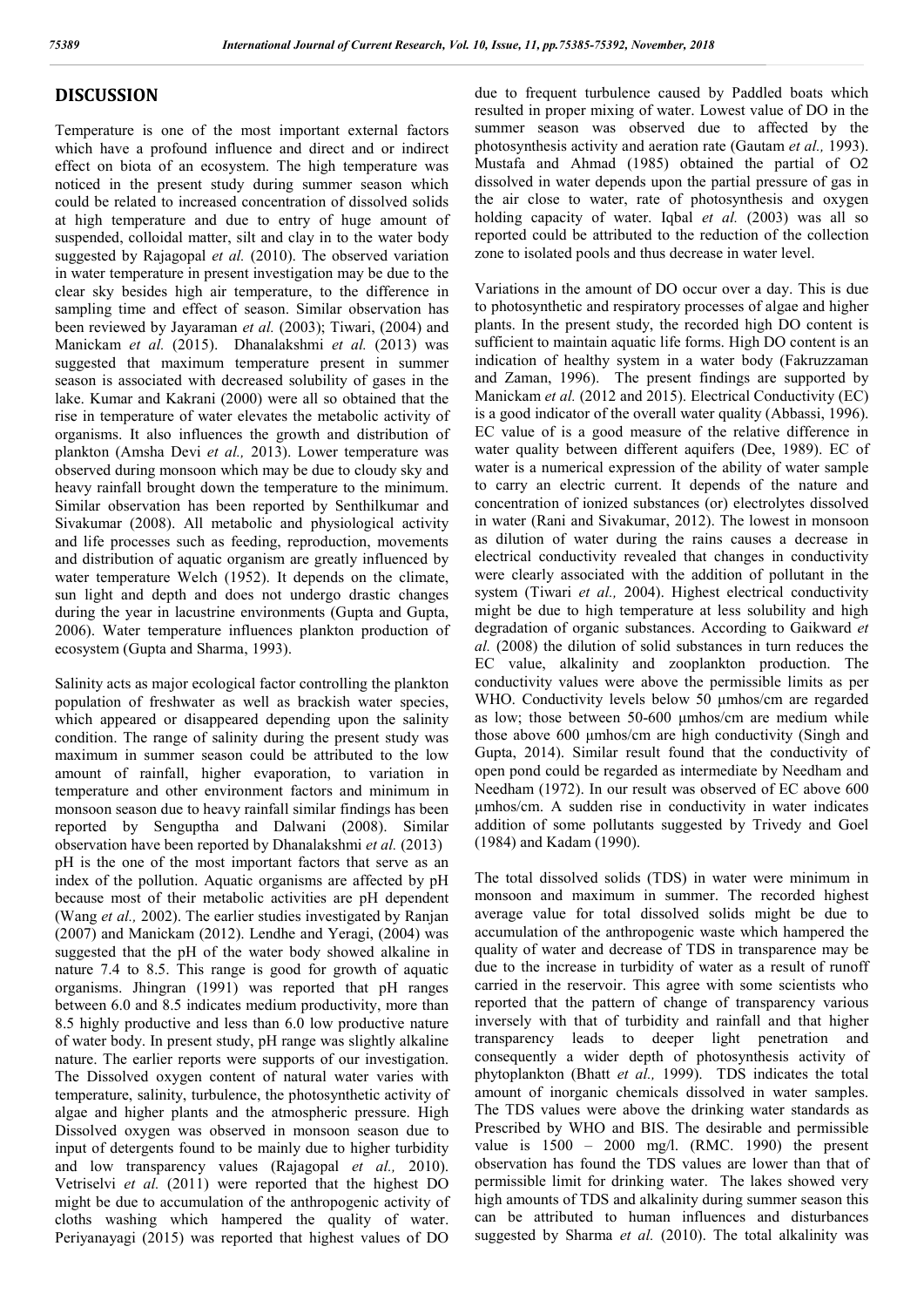ranged from 92.5 to 255 ppm. In the water body, the alkalinity is imparted by number of bases viz., carbonates, bicarbonates, hydroxides, phosphates, nitrates, silicates, borates etc., (Kumar and Kakrani, 2000). Baskaran *et al.* (1988) was observed a decreasing trend of total alkalinity from 115 ppm to 80 ppm. The minimum level of total alkalinity was recorded during summer season and the maximum level were recorded monsoon seasons during the study period. Total alkalinity of water is due the presence of mineral salt present in it. It was primarily cause by the carbonate and bicarbonate ions observed by (Unnai, 1984 and Baskar *et al.,* 2013). The values of alkalinity were also high and hence indicated pollution in the lakes (Das *et al*., 2009). Calcium value was not with the desirable limit of BIS and WHO standard. The desirable and permissible value of calcium 75-.200 mg/l. The calcium and magnesium contributes to the hardness of water as their carbonate magnesium is always considerably lower than of calcium component excessive concentration of magnesium is undesirable in domestic water because of the problems of scale formation of pitting (APHA, 2000). The minimum level of calcium was recorded during monsoon months and maximum was recorded during post monsoon. The present study agrees earlier worker (Griffiths *et al.,* 1991).

The maximum nitrate  $(NO_3)$  values were recorded during monsoon and minimum levels were recorded during summer seasons. The present study agrees earlier reported by (Kamat and Sima, 2005). The high amounts of nitrates and phosphates in the water bodies indicate higher levels of eutrophication in the lakes (Thakur *et al.,* 2013). These nitrates and phosphates prove to be the key to excessive algal blooms in the water bodies, thus increasing the pollution levels. The maximum phosphate, content was recorded in monsoon and minimum level recorded during summer season in study area. Increase and decrease in the phosphate in the water bodies' depend upon the adsorption and release of phosphorus by the pond bottom sediments (Abdol-Salar, 2001). Similar instance was early reported by Pazhanisamy, 2005). Maximum value may be due to the rain washing from the catchment through river discharges and flood water as well as seepage from paddy fields (Krishnamoorthi and Selvakumar (2012). Earlier studies revealed such low levels of phosphate content in many of the Indian rivers (Devaraj *et al.,* 1998). The algal blooms can be observed at values starting from 0.03 mg/l of phosphates in the water (Sheela *et al.,* 2011). The greenish blue waters observed by the plain eye during sample collection also support the interpretation of excessive algal growth in these fresh water lakes. The phosphate content was an essential nutrient, play a vital role in biological activities of aquatic organisms. The Silicate content maximum was observed during Monsoon season and minimum was observed during summer season. The observed results are in agreement with the results recorded earlier reported by Venkatesharaju *et al.* (2010).

#### **Conclusion**

These lakes are very important for ecosystem. The present study has revealed that, the electrical conductivity of water fluctuated much above the limit required for the aquatic organisms whereas; the dissolved oxygen (DO) of Lake was high. From the above results and discussion it has been clear that, the lakes are not as much productive as expected in case of DO and conductivity. The commercial fish culture May exert bad effect on physico-chemical parameters of these water bodies. Still it has the time to conserve the water quality and is

very much necessary to conduct more research on these lakes and to take proper steps to maintain the physico-chemical parameters of water at healthy state. As also urbanization increases around the world, many of these reservoirs are being created to hinder in controlling runoff. There is considerable need for additional quantitative data and a better understanding of these small impoundments so they may be managed more effectively. Based on the present study, it may be concluded that the physicochemical characters vary in each month according to the ecological influence.

#### **Acknowledgement**

Our grateful thanks to PG & Research Department of Zoology, Thiru Kolanjiyappar Government Arts College (Grade-I), Vriddhachalam – 606 001.

### **REFERENCES**

- Abbassi, SA., Arya, DS., Hameed, AS and Abbassi, N. 1996. Water quality of a typical river of Punnurpuzha, Kerala. *Pollution Research,* 15: 163–166.
- Agarwala, N K. 1996. Limnology and fish productivity of Tamranga wetland in productivity indicators. Ph.D. Thesis, Gauhati University, 200.
- Amsha Devi, V., Baskaran, S and Suresh Kumar, R. 2013. Physico-Chemical Parameters and Zooplankton Diversity of A Temple Pond in Virudhunagar, Tamil Nadu *Int. J. Sci., Environ. & Tech*, 2(2): 250 – 257.
- APHA. 2005. Standard methods for the examination of water and waste water  $(21<sup>st</sup>$  ed.). Washington, DC.
- Baskar Narasimhan, N., Swamidass Daniel. G., Ravichelvan. R., Sukumaran, M. and Anandaraj, T. 2013. Seasonal Variations in physico-chemical parameters of river Cauveri, Thanjavur, Tamil Nadu, India. *In. J. Res. Bio. Sci.* 3(1): 8-11.
- Baskaran, S., Isaiarasu, L. and Thangamani, A. 1988. Observations on Diurnal variations in physical, chemical, and zooplanktonic components of a pond in Sivakasi. *Oikoassay*, 5 (2): 51-55.
- Bhatt, LR., P. Lacoul, HD., Lekhak and Jha, PK. 1999. Physico –chemical characteristics and phytoplanktons of Taudaha lake, Kathmandu. *Poll. Res*., 18 (4): 353-358.
- Das, SK., Biswas, D. and Roy, S. 2009. Study of hydrophytes in some lentic water bodies in West-Bengal, India. *Ecological Society* (ECOS), Nepal. 16: 9-13.
- Dee, AK. 1989. Environmental Chemistry. 2nd Edition. pp. 164-272.
- Devaraj, KV., Mahadeva, MZ. and Pazal, AA. 1998. Hydrobiology of the HemavathyResevoir, In: M. Mohan Joseph (Edn.). The first Indian Fisheries Forum, Proceedings. *Asian Fisheries Society,* Indian Branch, Mangalore, 323 - 327.
- Dhanalakshmi, V., Shanthi, K.and Remia, K M. 2013. Physicochemical study of eutrphic pond in Pollachi town, Tamil Nadu, India. *Int. J. Cur. Micro. App. Sci*., 2(12), pp: 219-227.
- Dinar A., Seidi, P., Ole, H., Jorden, V., Dada, A. and Johnson, R. 1995. Restoring and Protecting the Worlds Lakes and Reservoirs, World Bank Technical Paper No. 289. The World Bank Washington, DC., 85
- Edward, JB. and Ugwumba, AAA. 2010. Development trends and evaluation of egbe reservoir water nutrient status in Ekiti State Nigeria, *J. Life Sci.,* 4(1): 26.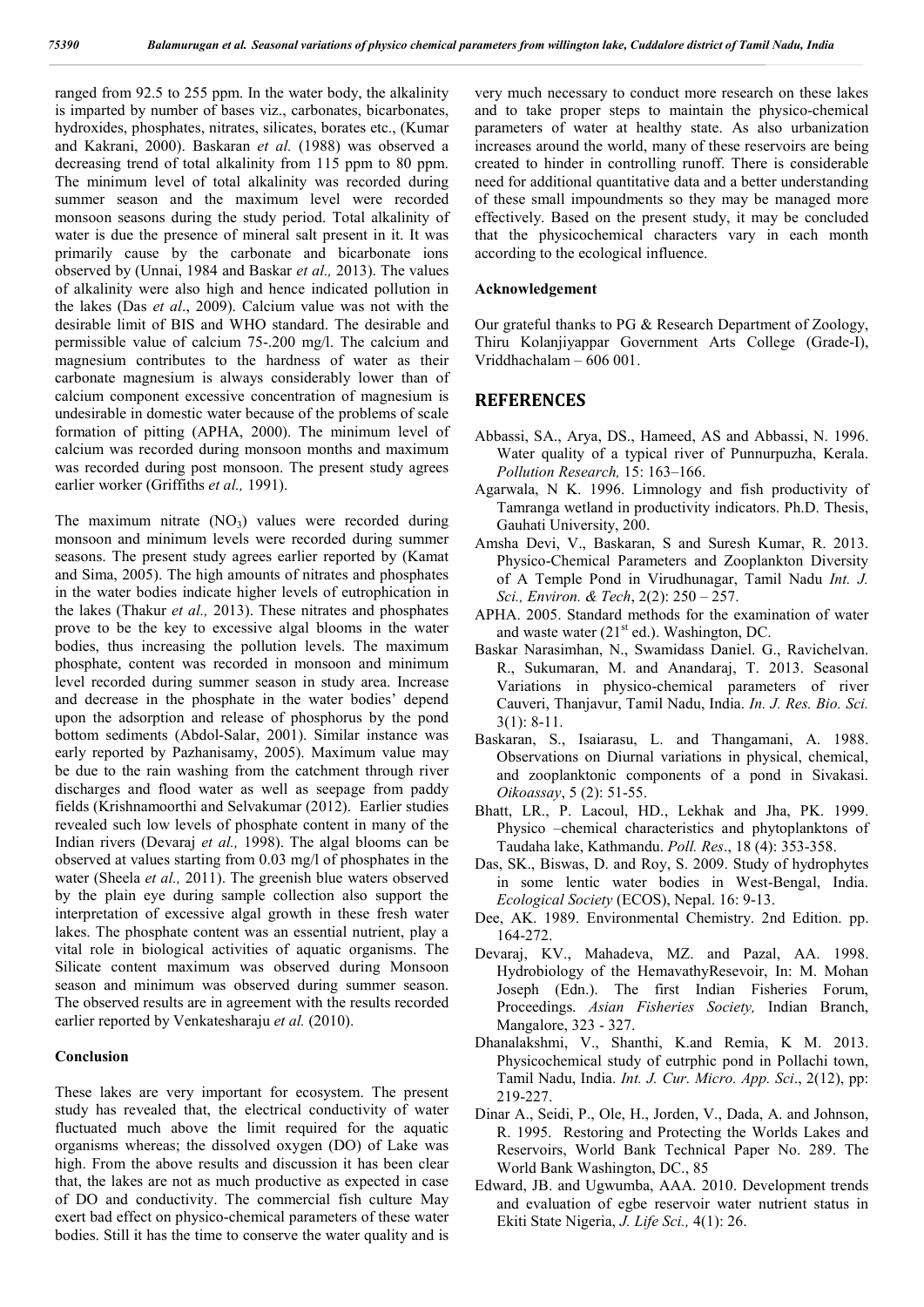- Esenowo, IK. and Ugwunba AAA. 2010. Composition and abundance of Macrobenthes in Majidun River Ikorodu Lagos State, Niger, *Res. J. Biol. Sci.,* 5(8): 556-560.
- Fakruzzaman, M. and Zaman, M. 1996. Preliminary investigation on the physico–chemical characteristics of some ponds in Central Barind regions, Bangladesh. *Limnologia*; 3: 18-22.
- Gaikwad, SR., Ingle, K.N. and Thorat, S.R. 2008. Study of zooplankton patter and resting egg diversity of recently dried water bodies in north Maharashtra region*. J. Environ. Biol*., 29: 353-356.
- Gautam, A., Joshi, VP. and Sati, OP. 1993. Physico-chemical characteristics of sewage and its impact on water quality of Alkananda at Srinagar (Garhwal). *J. Ecotoxicol. Environ. Monit.,* 3: 61-63.
- Goel, PK. 1997. Water pollution: cause effects and control. New age international (P) Ltd. Publishers.
- Griffiths, RW., Thornley, S., Edsall, TA. 1991. Limnological aspects of the St. Clairriver *Hydrobiologia,* 219: 97 - 123.
- Gupa, MC and Sharma, LL. 1993. Diel variation in selected water quality parameter and zooplankton in a shallow pond of Udaipur, Rajasthan. *Journal of Ecobiology*; 5: 139-142.
- Gupta, SK, Gupta, RC. 2006. General and Applied Ichthyology (Fish and Fisheries) S. Chand and Campany Ltd. Ram Niger, New Delhi. 1130.
- Iqbal, F., Ali, M., Abdus, S., Khan, BA., Ahmad, S., Qamar, M. and Umer, K. 2003. Seasonal variation of physicochemical characteristics of River Soan water at Pathan Bridge (Chakwal), Pakistan. *Int. J. Agri. Biol.,* 1560-8530.
- Jayaraman, PR., Gangadevi, T and Vausdevan Nayar, T. 2003. Water quality studies on Karamana river, Thiruvananthapuram district, south kerala. *Industrial Poll. Res.,* 22: 89 -100.
- Jhingran, VG. 1991. Fish and fisheries of India, Hindustan Publishing Corporation, Delhi, 954 pp.
- Kadam, SD. 1990. Environmental study of lake Rankala, Jaynati nala and lake Kotitirth from Kolhapur city. *Environ. Ecol.,* 8: 95-97.
- Kamat, S. and Sima,V., 2005. Hydrobiological studies of two temple ponds in PondaTaluka Goa. *Ecol. Environ. Cons.,*  6: 361 - 362.
- Krishnamoorthi, A. and Selvakumar, S. 2012. Seasonal fluctuation of zooplankton community in relation to certain physicochemical parameters of Veeranam lake in Cuddalore district, Tamil Nadu, *Iner. J. Resea. Enviro. Scie. Tech.,* 2(2): 22-26.
- Kumar, U. and Bhanu Kakrani. 2000. Water environment and pollution. *Agrobios*, India. Pp 1-258.
- Lendhe, RS. and Yeragi, SG. 2004. Physico-chemical parameters and zooplankton Diversity of Phirange Kharbav lake. Dist. Thane, Maharastra*. J. Aqua. Biol*, 19 (1): 49-54.
- Manickam, N., Saravana Bhavan P., Santhanam, P., Muralisankar, T., Vijayadevan K. and Bhuvaneswari, R. 2015. Biodiversity of freshwater zooplankton and physicochemical parameters of Barur Lake, Krishnagiri District, TamilNadu, India. *Malaya Journal of Biosciences,* 2(1):1- 12
- Manickam, N., Saravana Bhavan, P., Santhanam, P., Chitrarasu, P and Jawahar Ali, A. 2012. Zooplankton diversity in a perennial freshwater lake. Diversity and Physiological Processes: Ed. Desai PV, Roy R, *Goa University*. ISBN: 978-81-908791-3-2; 25-37.
- Mir, AR., Wanganeo, A., Yousuf, AR. and Wanganeo, R. 2007. Plankton dynamics in relation to fish in Wular lake of Kashmir, *Poll. Res.,* 26(4): 733–743.
- Mohamed Sihabudeen, M., Abbas Ali, A. and Zahir Hussain, A. 2016. Assessment of Physico-Chemical quality of Ground Water samples in and around Trichy Town, Tamilnadu, India *Arc. App. Sci. Res.,* 8 (4): 31-34.
- Mustafa, S. and Ahmad, Z. 1985. Environmental factor and planktonic communities of Baigul and Nanaksagar reservoir, Nainital, BNHS, 82: 13-23.
- Needham, J G. and Needham, PR. 1972. A guide to the study of Fresh Water Biology Holden day Ins. San- Francisco, U.S.A. 108.
- Park, K. 1997. Parks Text Book of preventive and Social Medicine. Banasidas. *Bharat Publishers*, Jabalpur.
- Pazhanisamy, S. 2005. Reservoir ecology of lower anaicut Thanjavur District, Tamil Nadu, Ph.D. Thesis, Bharathidasan University, p. 136.
- Periyanayagi, R. 2015. Seasonal Variation of Phytoplankton Community In Relation To Certain Physico-Chemical Parameters of Veeranam Lake in Cuddalore District, Tamil Nadu, *Int. J. Modn. Res. Revs.,* 3(11): 1038-1043.
- Rahman, S and Hussain, AF. 2008. A study on the abundance of zooplankton of a culture and non-culture pond of the Rajshahi University campus. *Uni. J. Zoo.*, Rajshahi University, 27: 35-41.
- Rajagopal, T., Thangamani, A., Sevarkodiyone, SP., Sekar, M., Archunan, G. 2010. Zooplankton diversity and physico-chemical conditions in three perennial ponds of Virudhunagar district, Tamilnadu. *J. Environ. Biol*., 31: 265-272.
- Rajesh, P., Kesavan Muthu, S., Seshadri, A., Manikandan, T., Gnanasambandan and Gunasekaran. S. 2015. Physicochemical charactereristics of ground water at pappankuppam, Tamil Nadu, India. *Int. J. Curr. Res. Aca. Rev.,* 3(10): 234-238.
- Rani, R. and Sivakumar, K. 2012. Physico chemical parameters and phytoplankton richness in certain ponds of Chidambaram, Cuddalore district of Tamil Nadu, *Inter. J. Res. Environ. Sci. & tech.,* 2 (2): 35-44.
- Ranjan, C.P, Chinmoy, C and Raziuddin, M., 2007. Impact of human activity on water quality of lentic water body in asansol. *Nature Environment and Pollution Technology*; 5: 59-62.
- Rothhaupt, KO. 2000. Plankton population dynamics: Food web interactions and abiotic constraints, *Freshwater Biol.,*  45: 105-109.
- Sengupta, M. and Dalwani, R. 2008. Determination of water quality index and sustainability of an urban water body in Shimoga town, Kornataka, Proceedings of Taal 2007: The 12th World Lake Conference: 342-346
- Senthikumar, R. and Sivakumar, K. 2008. Studies on phytoplankton diversity in response to abiotic factors in Veeranam lake in the Cuddalore Dist. of Tamil Nadu. *J. Environ. Biol*., 29: 747-752.
- Sharma, K., Verma, K. and Shvetambri, P. 2010. Phytoplankton diversity and seasonal fluctuations in surinsar wetland , jammu (J&k) - A Ramasar site. *Int. J. App. Env. Sci.* 22: 267-276.
- Sheela, AM., Letha, J., Joseph, S., Ramachandran, KK., Sanalkumar, SP. 2011. Trophic state index of a lake system using IRS (P6-LISS III) satellite imagery. *Environ. Monit. Assess.* 177 (1–4): 575–592.
- Singh, M. and Gupta, KC. 2004. Physico -chemical studies of water of river Yamuna at Mathura, *Ecol. Envi. & Cons.,* 10(2): 193-196
- Singh, S. and Gupta, BK. 2014. Status of Biomonitoring and Potability with strategy of its Mitigation of Ground water